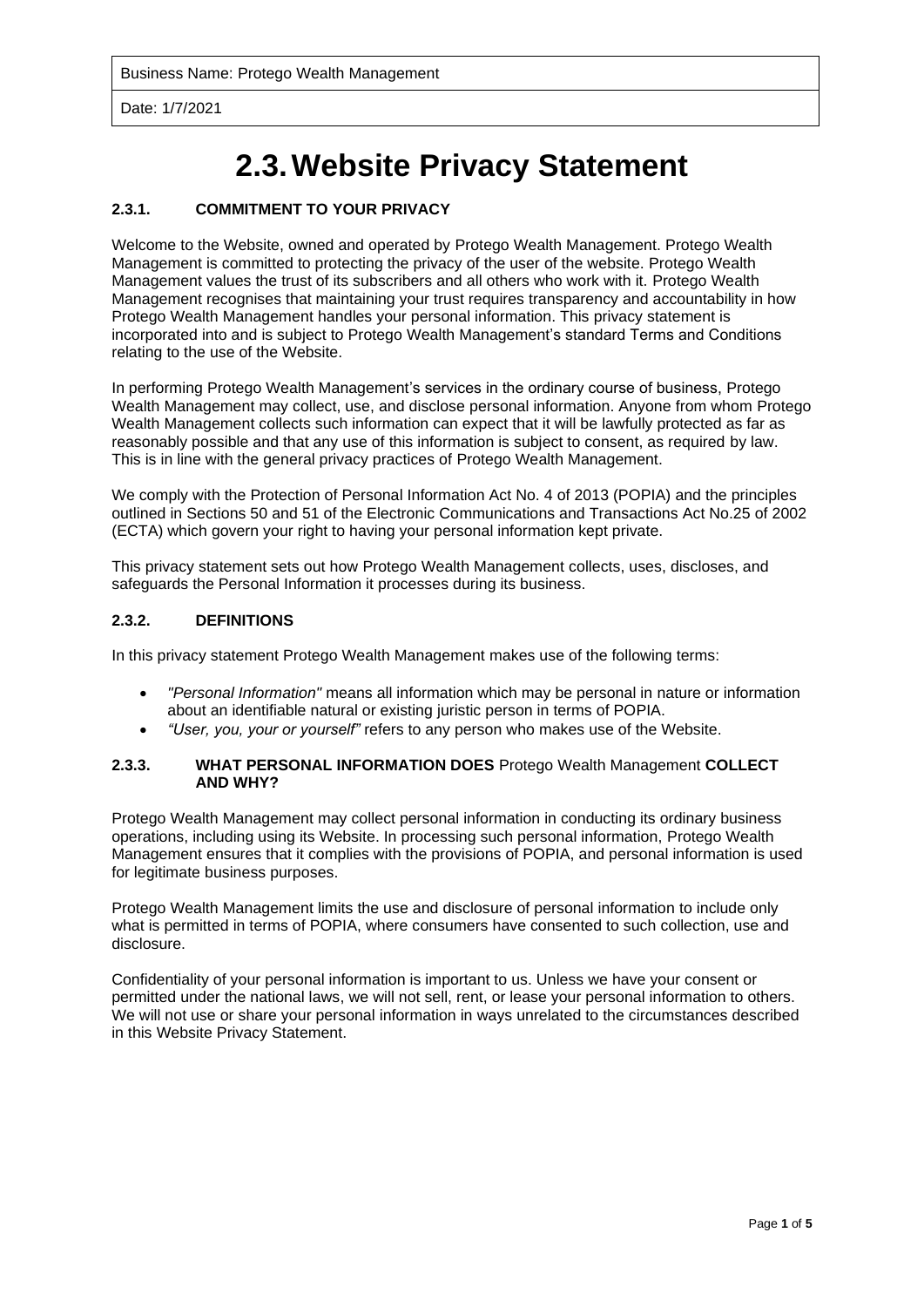Date: 1/7/2021

# **2.3.4. OBTAINING CONSENT**

Protego Wealth Management does not, except where otherwise permitted by law, collect, use, or disclose your personal information without your consent.

# **2.3.5. USE AND DISCLOSURE OF PERSONAL INFORMATION**

Protego Wealth Management operates its Website, and conducts its business in general, in accordance with South African legislation. Protego Wealth Management considers it imperative to protect the privacy interests of data subjects. If Protego Wealth Management sends personal information outside of South Africa (including if such information is hosted offshore), Protego Wealth Management will ensure that it takes all reasonable steps to ensure that it complies with all applicable laws in this regard, including POPIA.

Unless permitted under the law or your consent is obtained, Protego Wealth Management will not transfer your personal information outside the Republic of South Africa.

# **2.3.6. RETENTION OF PERSONAL INFORMATION**

All personal information retained on Protego Wealth Management's database, including such information obtained using the Website, is in accordance with the retention provisions set out in the laws and regulations of South Africa, including those set out in POPIA.

We retain your personal information for as long as reasonably necessary to fulfil the purpose for which it was collected and to comply with laws and your consent to such purpose, remains valid after termination of our relationship with you.

# **2.3.7. YOUR RIGHTS IN RELATION TO YOUR PERSONAL INFORMATION**

It is important to note that you have rights in relation to your personal information. You have the right to contact Protego Wealth Management at any time to ask Protego Wealth Management to:

- Confirm that it holds your personal information.
- Provide you access to any records containing your personal information or a description of the personal information that Protego Wealth Management hold about you.
- Confirm the identity or categories of third parties who have had, or currently have, access to your personal information.

Protego Wealth Management aims to ensure that your personal information is accurately recorded. To be able to achieve this, we adhere to processes that help ensure and maintain data accuracy. We provide individuals with reasonable access to review and correct their personal information. Protego Wealth Management's contact information is as set out on the Contact Us page of this Website.

When you make a request regarding your personal information Protego Wealth Management will take reasonable steps to confirm your identity. There may be times when Protego Wealth Management cannot grant access to your personal information, including where granting you access would interfere with the privacy of others, or result in a breach of confidentiality. Protego Wealth Management will always provide you with reasons if this is the case.

If you are of the view that any personal information that Protego Wealth Management holds about you is incorrect, including that it is inaccurate, irrelevant, outdated, incomplete, or misleading, you can ask Protego Wealth Management to correct it. If you believe that any personal information that Protego Wealth Management holds about you is excessive or has been unlawfully obtained, you can ask Protego Wealth Management to destroy or delete it.

You may do the same if you think that Protego Wealth Management has retained if for longer than necessary, given the purpose.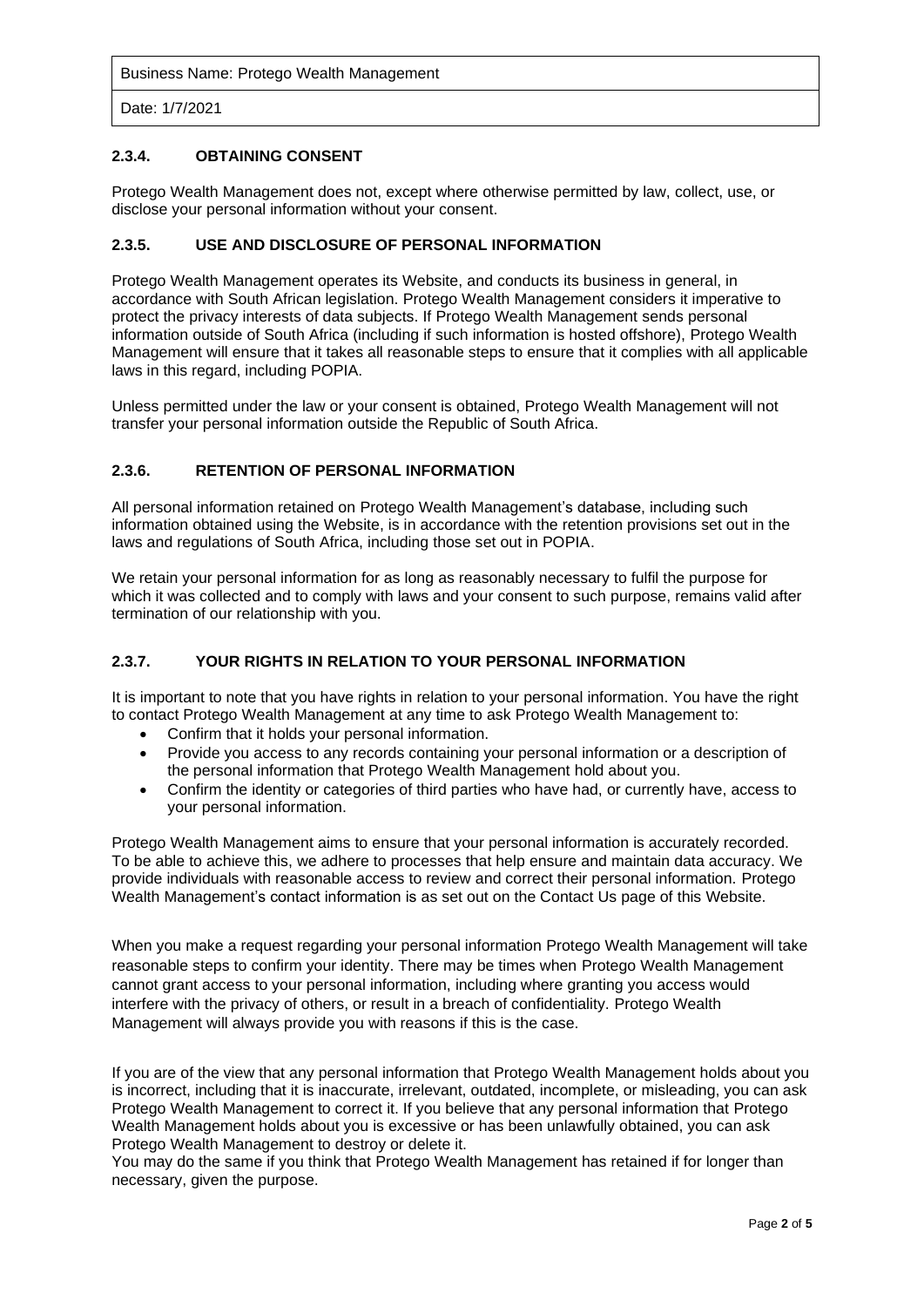Date: 1/7/2021

It is important, however, to understand that if you withdraw your consent for Protego Wealth Management to use some of your personal information, it may affect the quality and level of service that Protego Wealth Management can provide to you.

When you contact Protego Wealth Management, please let us know your name, address, any email address you have provided and a description of the circumstances under which you provided the data. We will make reasonable efforts to incorporate as soon as practicable the changes in personal information that we maintain.

You have the right to lodge a complaint to the Information Regulator:

- By e-mail: inforeg@justice.gov.za
- To the following postal address: SALU Building, 316 Thabo Sehume Street, Pretoria.
- By telephone: 012 406 4818
- By Fax: 086 500 3351.

#### **2.3.8. SECURITY**

Protego Wealth Management takes security and the protection of personal information seriously. We maintain physical, technical, and organisational safeguards to protect any data that we collect. We have adopted procedures to secure storage of personal information and are committed to working with our data suppliers to protect the security of personal information during any transfer to or from us.

We have also instituted safeguards to identify and help prevent the fraudulent use of personal information. Your personal information is only accessible to those employees, agents, or contractors for business purposes and on a strictly need-to-know basis. For security purposes we then move all the personal information that we collect or obtain about you, to an environment on our network that has controls in place to limit access to and secure the data.

On the Website, we take precautions to secure your personal information. If we ask you to provide your personal information, we will do so through a web page that uses the industry standard secure transport protocol. This protocol provides security for your information by encrypting it as it travels from your computer to our computer.

To protect your privacy and security, we will also take reasonable steps to verify your identity before granting access to or making alterations to data we maintain.

Protego Wealth Management has adopted a security model to protect your personal information that complies with generally accepted information security practices and procedures. As part of Protego Wealth Management's security systems, Protego Wealth Management has implemented fire-wall technology, password controls, encryption processes and antivirus software. This is in addition to as the physical security measures adopted by Protego Wealth Management to ensure that it takes all reasonable technical and organisational measures to prevent loss of damage to, or unauthorised destruction of personal information, and unlawful access to or processing of personal information. Protego Wealth Management has a security policy in place that every employee, and supplier of Protego Wealth Management must adhere to.

# **2.3.9. CHILDREN'S PRIVACY**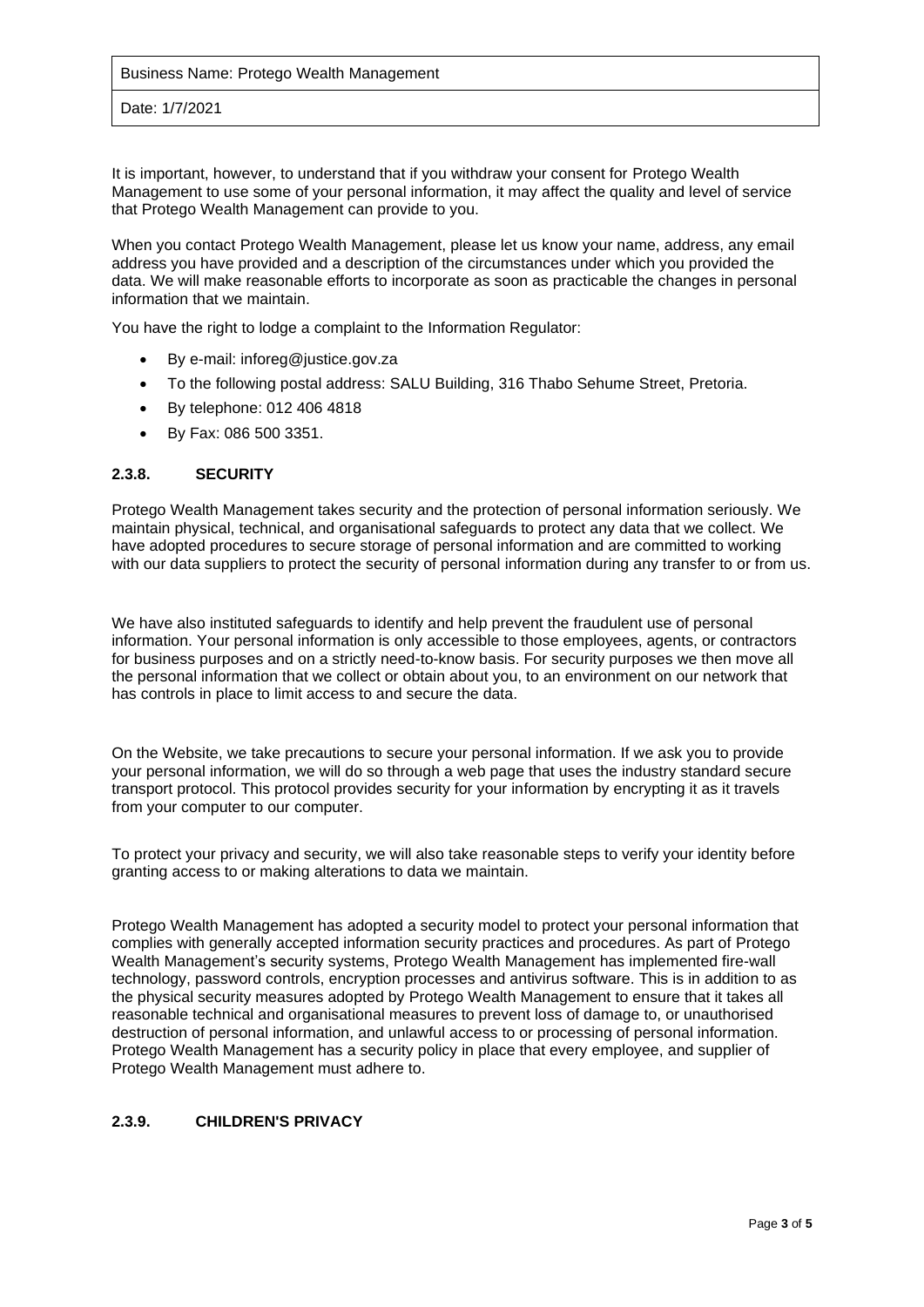Date: 1/7/2021

Protego Wealth Management defines children as individuals under the age of 18. This Website is not intended for the use of children, and we do not intend to collect information about children through the Website. This Company does not knowingly collect information from children under the age of 18 and our Website do not target children under 18. We encourage parents and guardians to take an active role in their children's online activities and interests.

You must be at least 18 to access or use any products or services through the Website or become a subscriber of any program entitled to subscription benefits.

# **2.3.10. COOKIES**

The Website uses cookies in a limited way. Cookies are small files containing information that a Website uses to track a visit by a user. Protego Wealth Management uses session cookies to better understand how the Website is used by users to improve the performance of the Website for users.

A cookie is also set on your computer to allow Protego Wealth Management to recognize you whenever you visit and collect information, like the pages you visit and the preferences you choose. We use the information we collect for statistical purposes and to study how the Website is used so that we may improve and enhance your experience on the Website. No personal information is stored in cookies.

It is possible for you not to accept our cookies while using Website by setting the preference in your web browser.

If you would like more information about cookies, you can visit: http://www.cookiecentral.com/n\_cookie\_faq.htm.

# **2.3.11. THIRD-PARTY WEBSITES**

Protego Wealth Management Website may offer links to third-party websites, including payment gateways for credit card payment. You should be aware that operators of linked websites may also collect your personal information (including information generated using cookies) when you link to their websites. If you follow a link to any of these websites, it is important to note that these websites have their own terms of use and privacy policies and that Protego Wealth Management does not accept any responsibility or liability for them.

As Protego Wealth Management is not responsible for any representations, information, warranties, or content on any website of any third-party. Protego Wealth Management does not exercise control over third-parties' privacy policies. Protego Wealth Management is not responsible for how such parties collect, use, or disclose your information. It is important for you to familiarize yourself with their privacy policies before providing them with your personal information.

Protego Wealth Management may use Google Analytics or other similar analytical tools to obtain information collected to display, optimise, and personalise advertisements and customer experience on our Website. To determine which advertisements you may find useful, and to personalise your experience on the Website.